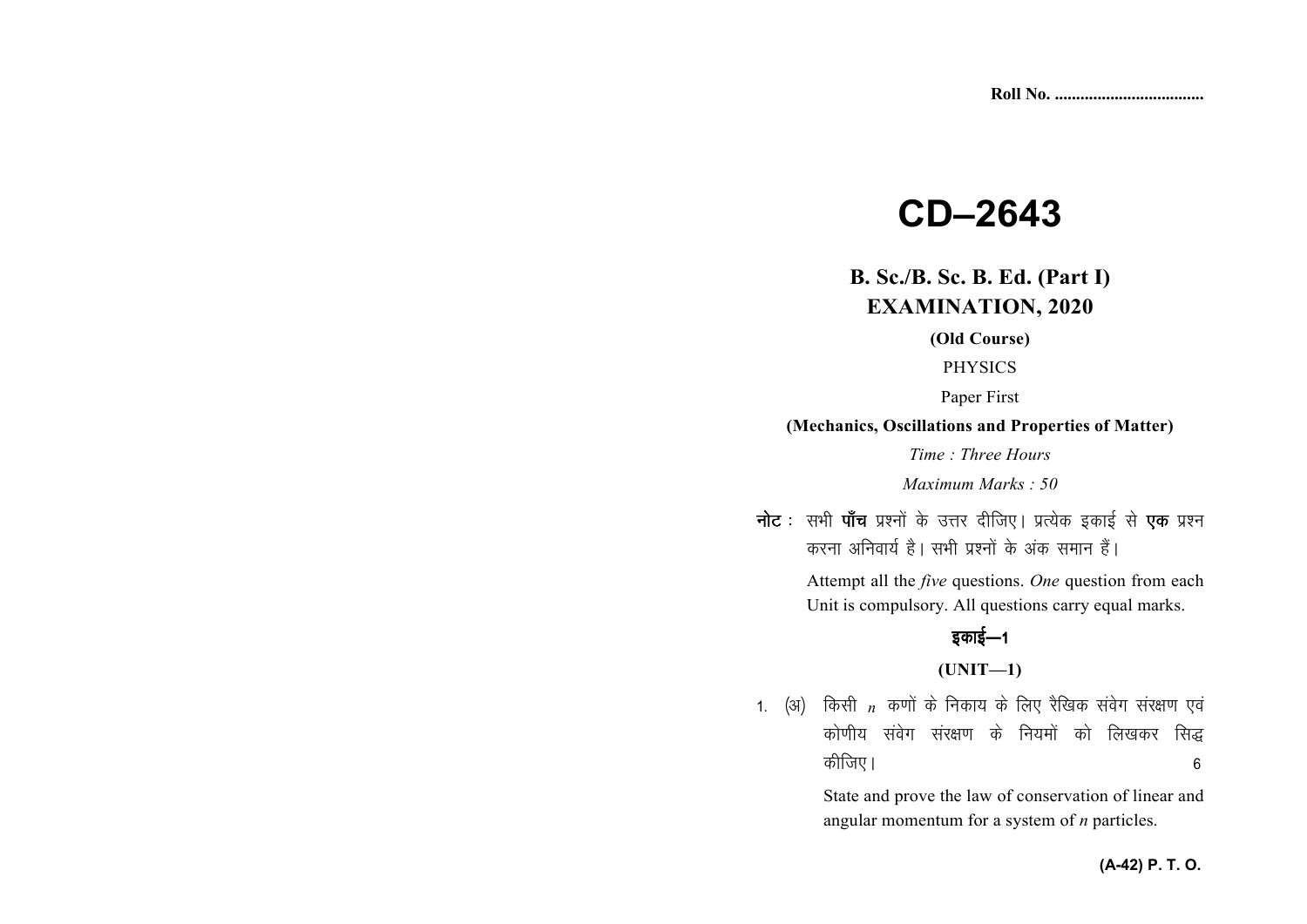(ब) गुरुत्वीय क्षेत्र एवं गुरुत्वीय विभव का अर्थ समझाइए। इनके बीच संबंध स्थापित कीजिए।

Explain gravitational field and gravitational potential. Establish the relation between them.

## अथवा

(*Or*)

(अ) कैप्लर के ग्रहीय गति के नियमों को लिखते हुए द्वितीय नियम का निगमन कीजिए।

Write Kepler's law of planetary motion and derive the second law.

(ब) संरक्षी एवं असंरक्षी बलों का उदाहरण देते हुए अंतर स्पष्ट कीजिए ।  $\overline{A}$ 

Differentiate conservative and non-conservative force with example.

# डकाई—2

**(UNIT—2)** 

- 2. (अ) किसी निश्चित अक्ष के परितः घुमते हुए दृढ पिण्ड के कोणीय संवेग के लिए एक व्यंजक निगमित कीजिए।  $\,$  7 Derive an expression for the angular momentum of rotating rigid body with respect to certain axes.
	- ¼c½ ?kw.kZu f=T;k dks ifjHkkf"kr dhft,A 3 Define radius of gyration.

# अथवा

## (*Or*)

सरल आवर्त दोलित्र किसे कहते हैं ? इसके लिए अवकल समीकरण की स्थापना कीजिए तथा इसे हल करके विस्थापन, वेग ,oa vkorZ dky ds fy, O;atd LFkkfir dhft,A 10

What is Simple Harmonic Oscillator ? Establish the differential equation for it and solve it to deduce the expression for displacement, velocity and time period.

# डकाई— $3$ **(UNIT—3)**

3. समान आवृत्ति के दो परस्पर लम्बवत सरल आवर्त गतियों का अध्यारोपण समझाइये तथा इसकी विशेष परिस्थितियों को चित्र  $\frac{10}{10}$  समझाइए ।

Explain the superposition of two mutually perpendicular simple harmonic motions of the same frequency. Explain the special cases with diagram.

### अथवा

(*Or*)

सिद्ध कीजिए कि एक द्रव्यमान रहित स्प्रिंग के सिरों पर जुड़े दो कणों की गति सरल आवर्ती होती है। इन दोलनों को आवत्ति ज्ञात कीजिए।

Prove that the motion of two particles attached at the end of a massless spring is simple harmonic. Obtainthe expression for the frequency of oscillations.

(ब) तरंगों के व्यतिकरण के लिए आवश्यक प्रतिबंध क्या हैं ? 3

What are the necessary conditions for the interference of waves ?

# डकाई—4

## **(UNIT—4)**

4. (अ) सिद्ध कीजिए कि विद्युत क्षेत्र में आवेशित कण का विक्षेप, विद्युत क्षेत्र की तीव्रता के अनुक्रमानुपाती होता है।  $\,$ 7

> Prove that deflection of charged particle in electric field is directly proportional to intensity of electric field.